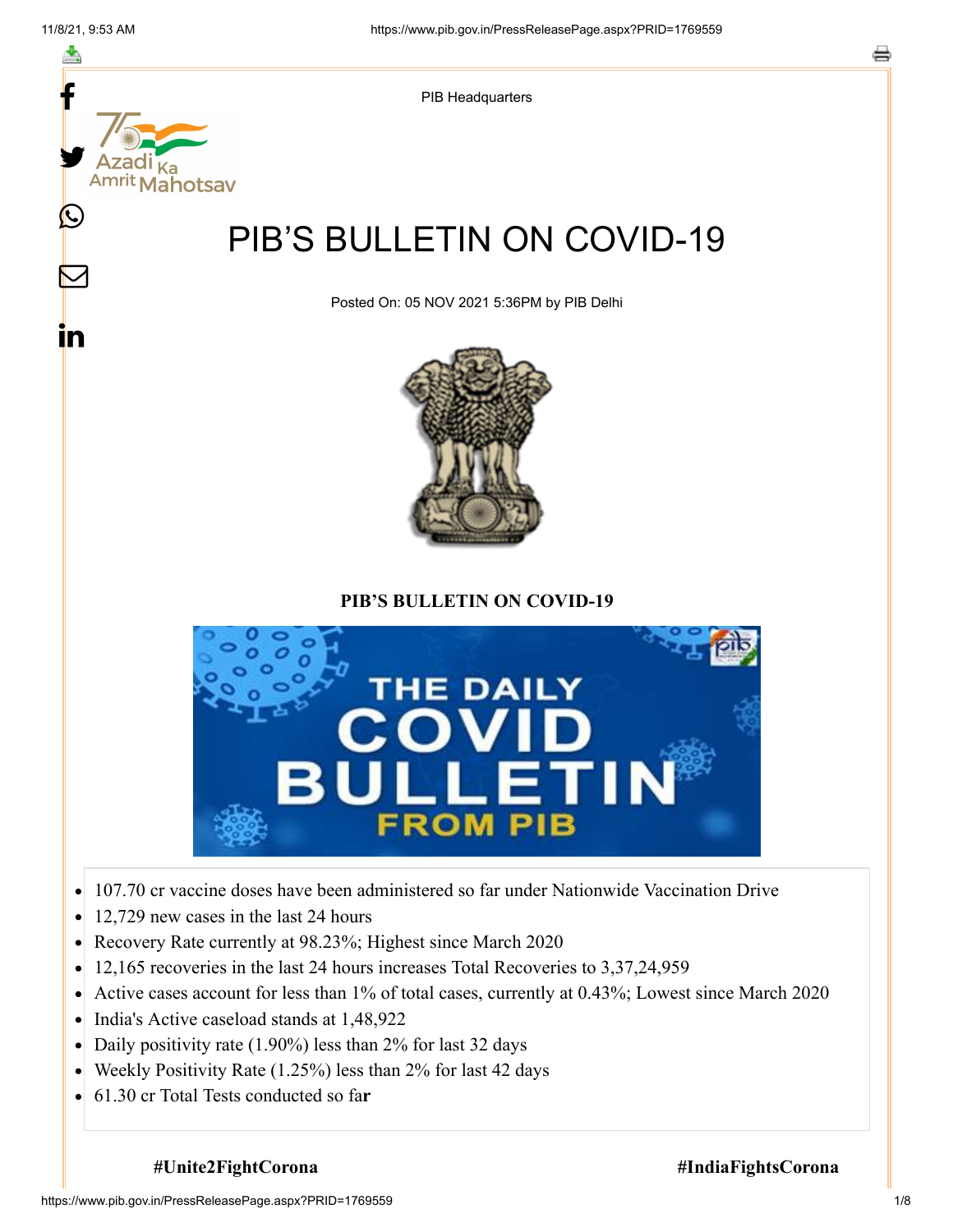f

y.

 $\bigcirc$ 

 $\sum$ 

in

### **PRESS INFORMATION BUREAU**

### **MINISTRY OF INFORMATION & BROADCASTING**

### **GOVERNMENT OF INDIA**

**\*\*\*\*\***



## **India's VACCINATION drive 107.70 CRORE crosses** mark of administered doses.

#We4Vaccine #LargestVaccinationDrive

O/COVIDNewsByMIB O/MIB\_India O/MIB\_Hindi O/inbministry O/inbministry O/mib\_india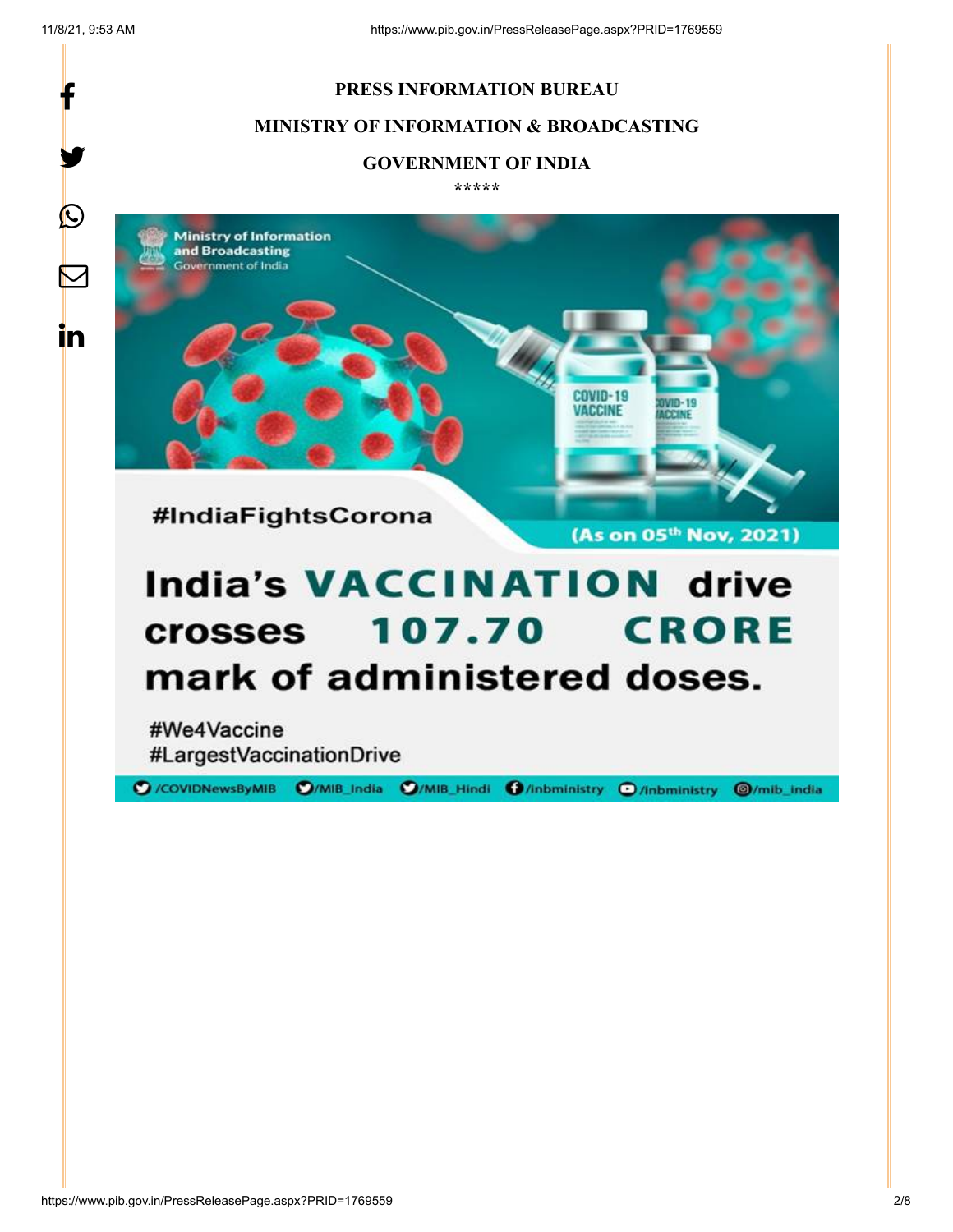11/8/21, 9:53 AM https://www.pib.gov.in/PressReleasePage.aspx?PRID=1769559



### **COVID-19 Update**

**India's Cumulative COVID-19 Vaccination Coverage exceeds 107.70 Cr**

**Recovery Rate at 98.23% is highest since March 2020**

**12,729 New Cases reported in the last 24 hours**

**India's Active Case load currently at 1,48,922**

**Weekly Positivity Rate (1.25%) less than 2% for last 42 days**

With the administration of **5,65,276** vaccine doses in the last 24 hours, India's COVID-19 vaccination coverage has exceeded **107.70 Cr (1,07,70,46,116)** as per provisional reports till 7 am today. This has been achieved through 1,08,69,517sessions.

The break-up of the cumulative figureas per the provisional report till 7 am today include:

| <b>Cumulative Vaccine Dose Coverage</b> |            |             |  |
|-----------------------------------------|------------|-------------|--|
| <b>HCWs</b>                             | $1st$ Dose | 1,03,79,485 |  |
|                                         | $2nd$ Dose | 92,51,816   |  |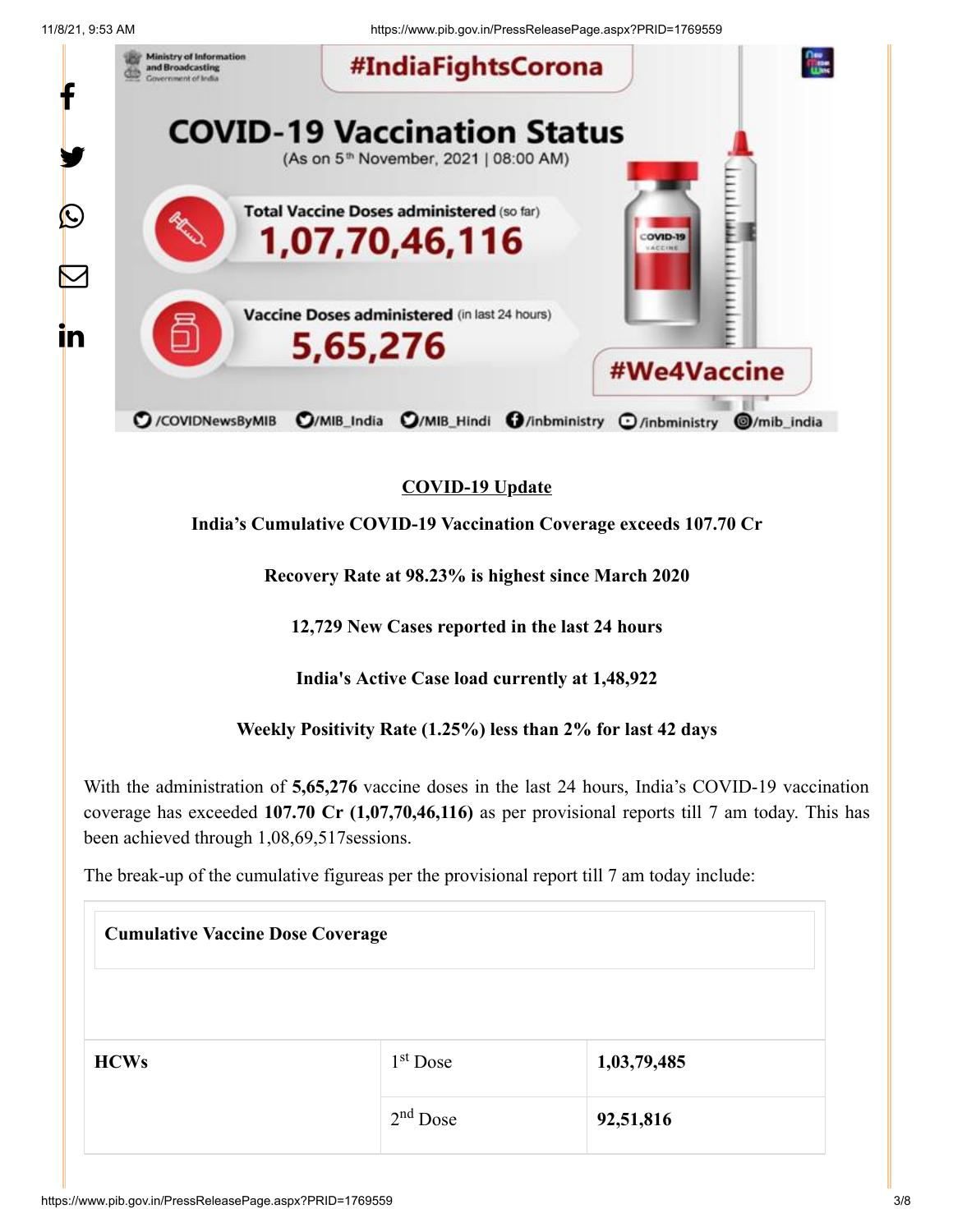| f          |                                 | $1st$ Dose           | 1,83,72,277    |
|------------|---------------------------------|----------------------|----------------|
|            | <b>FLWs</b>                     | $2nd$ Dose           | 1,60,01,188    |
| $\bigcirc$ | Age Group 18-44 years           | $1st$ Dose           | 42,28,21,083   |
|            |                                 | 2 <sup>nd</sup> Dose | 14,80,13,602   |
|            |                                 | $1st$ Dose           | 17,59,50,688   |
|            | <b>in</b> Age Group 45-59 years | $2nd$ Dose           | 9,82,24,169    |
|            | Over 60 years                   | $1st$ Dose           | 11,03,79,297   |
|            |                                 | $2nd$ Dose           | 6,76,52,511    |
|            | <b>Total</b>                    |                      | 1,07,29,66,315 |
|            |                                 |                      |                |

The recovery of **12,165** patients in the last 24 hours has increased the cumulative tally of recovered patients (since the beginning of the pandemic) to **3,37,24,959.**



Consequently, India's recovery rate stands at **98.23%**.

Sustained and collaborative efforts by the Centre and the States/UTs continue the trend of less than 50,000 Daily New Cases that is being reported for 131 consecutive days now.

https://www.pib.gov.in/PressReleasePage.aspx?PRID=1769559 4/8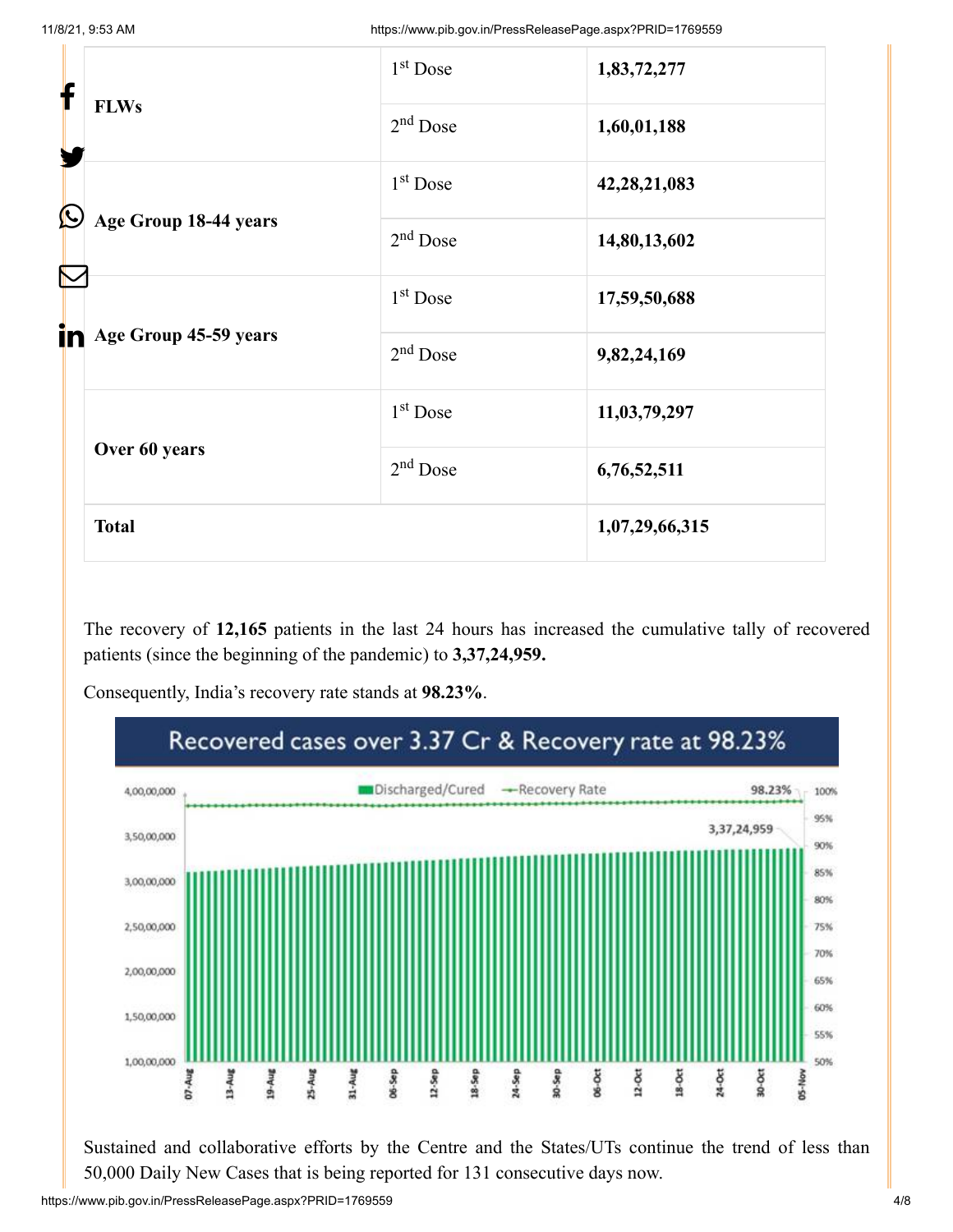**12,729 new cases** were reported in the last 24 hours



The Active Caseload is presently at **1,48,922.** Active cases presently constitute **0.43%** of the country's total Positive Cases, which **is lowest since March 2020.**



The testing capacity across the country continues to be expanded. The last 24 hours saw a total of 6,70,847 tests being conducted. India has so far conducted over **61.30 Cr (61,30,17,614**) cumulative tests.

While testing capacity has been enhanced across the country, **Weekly Positivity Rate at 1.25% remains less than 2% for the last 42 days now.** The **Daily Positivity rate reported to be 1.90%.** The daily Positivity rate has remained below 2% for last 32 days and below 3% for 67 consecutive days now.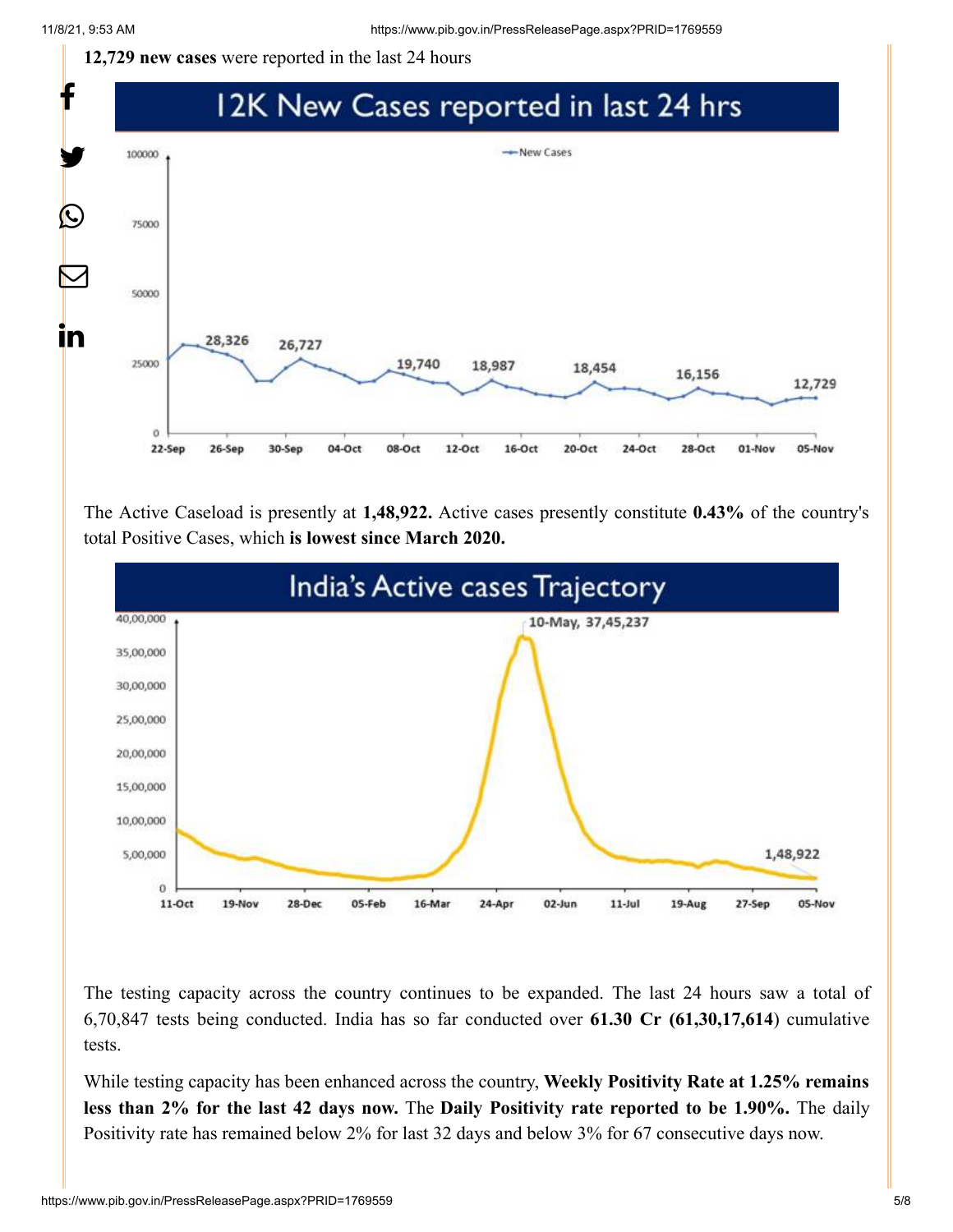11/8/21, 9:53 AM https://www.pib.gov.in/PressReleasePage.aspx?PRID=1769559



.<https://pib.gov.in/PressReleasePage.aspx?PRID=1769428>

### **Update on COVID-19 Vaccine Availability in States/UTs**

### **More than 116.50Crore vaccine doses provided to States/UTs**

### **More than 15.54 Crore balance and unutilized vaccine doses still available with States/UTs**

The Union Government is committed to accelerating the pace and expanding the scope of COVID-19 vaccination throughout the country. The new phase of universalization of COVID-19 vaccination commenced from 21<sup>st</sup> June 2021. The vaccination drive has been ramped up through availability of more vaccines, advance visibility of vaccine availability to States and UTs for enabling better planning by them, and streamlining the vaccine supply chain.

As part of the nationwide vaccination drive, Government of India has been supporting the States and UTs by providing them COVID Vaccines free of cost. In the new phase of the universalization of the COVID19 vaccination drive, the Union Government will procure and supply (free of cost) 75% of the vaccines being produced by the vaccinemanufacturers in the country to States and UTs

| <b>VACCINE DOSES</b>     | (As on 5 <sup>th</sup> November, 2021) |
|--------------------------|----------------------------------------|
| <b>SUPPLIED</b>          | 1,16,50,39,765                         |
| <b>BALANCE AVAILABLE</b> | 15,54,54,451                           |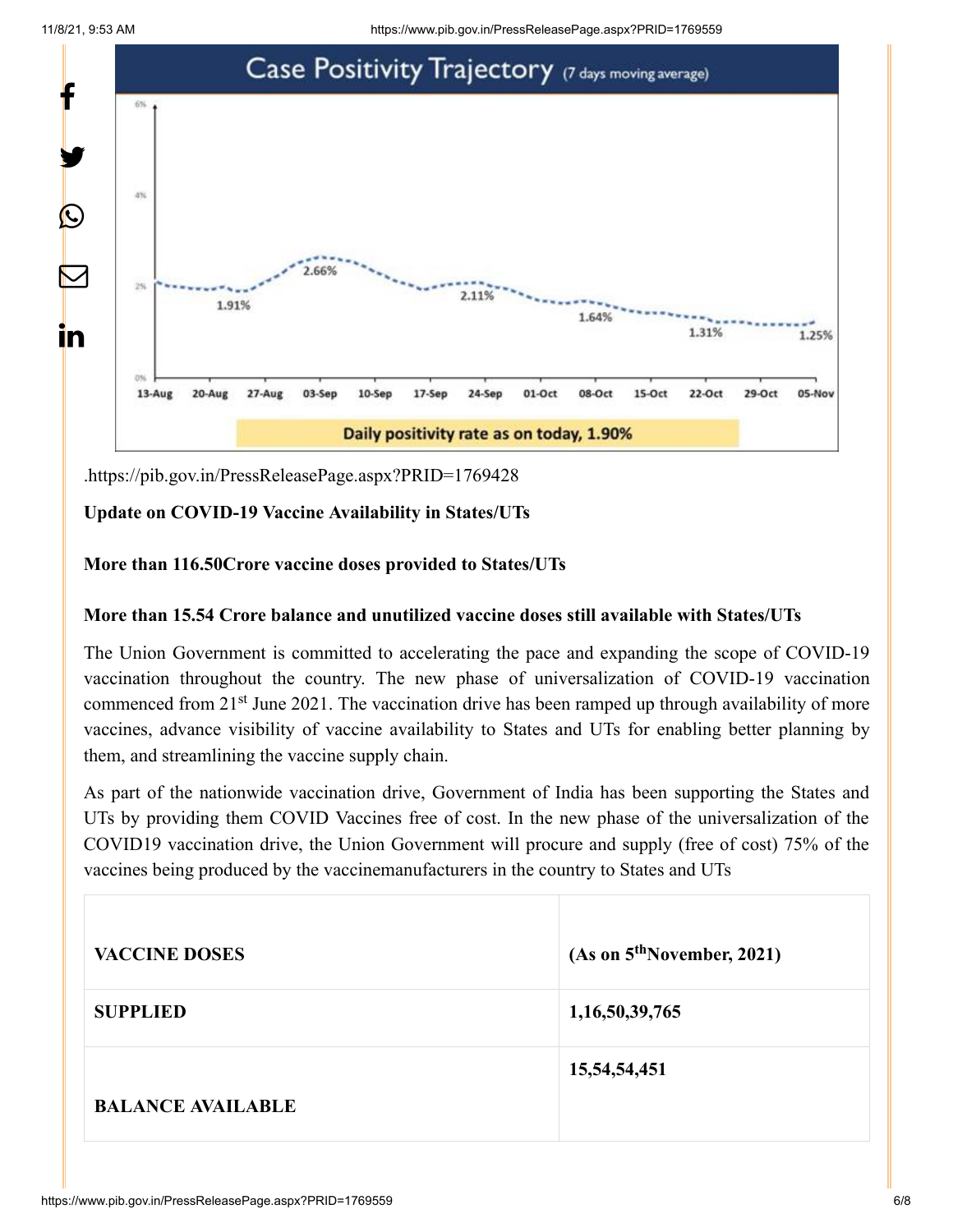$\bf \nabla$ 

 $\mathbf{m}$ 

More than **116.50 crore (1,16,50,39,765)** vaccine doses have been provided to States/UTs so far through  $\frac{1}{2}$ Govt of India (free of cost channel) and through direct state procurement category.

More than **15.54Cr (15,54,54,451)** balance and unutilized COVID Vaccine doses are still available with the States/UTs to be administered.

<https://pib.gov.in/PressReleasePage.aspx?PRID=1769426>

**Tweets Links**

[#IndiaFightsCorona](https://twitter.com/hashtag/IndiaFightsCorona?src=hash&ref_src=twsrc%5Etfw):

 $\Omega$ More than 5 lakh (5,65,276) vaccine doses administered in the last 24 hours.

 $\rightarrow$  Together we can win the battle against [#COVID19](https://twitter.com/hashtag/COVID19?src=hash&ref_src=twsrc%5Etfw)[.#We4Vaccine](https://twitter.com/hashtag/We4Vaccine?src=hash&ref_src=twsrc%5Etfw)[#LargestVaccinationDrive](https://twitter.com/hashtag/LargestVaccinationDrive?src=hash&ref_src=twsrc%5Etfw)[#Unite2FightCorona](https://twitter.com/hashtag/Unite2FightCorona?src=hash&ref_src=twsrc%5Etfw) [pic.twitter.com/U405MD0V8V](https://t.co/U405MD0V8V)

— #IndiaFightsCorona (@COVIDNewsByMIB) [November 5, 2021](https://twitter.com/COVIDNewsByMIB/status/1456540582231220226?ref_src=twsrc%5Etfw)

[#IndiaFightsCorona](https://twitter.com/hashtag/IndiaFightsCorona?src=hash&ref_src=twsrc%5Etfw):

 $\gamma$  More than 6 Lakh (6,70,847) [#COVID19](https://twitter.com/hashtag/COVID19?src=hash&ref_src=twsrc%5Etfw) samples tested in the last 24 hours.

☑️Together, we can win the battle against COVID-19.

➡️[#StaySafe](https://twitter.com/hashtag/StaySafe?src=hash&ref_src=twsrc%5Etfw) and follow [#COVIDAppropriateBehaviour](https://twitter.com/hashtag/COVIDAppropriateBehaviour?src=hash&ref_src=twsrc%5Etfw) [#Unite2FightCorona](https://twitter.com/hashtag/Unite2FightCorona?src=hash&ref_src=twsrc%5Etfw) [@MoHFW\\_INDIA](https://twitter.com/MoHFW_INDIA?ref_src=twsrc%5Etfw) [pic.twitter.com/B7VskbsVqv](https://t.co/B7VskbsVqv)

— #IndiaFightsCorona (@COVIDNewsByMIB) [November 5, 2021](https://twitter.com/COVIDNewsByMIB/status/1456568548860604419?ref_src=twsrc%5Etfw)